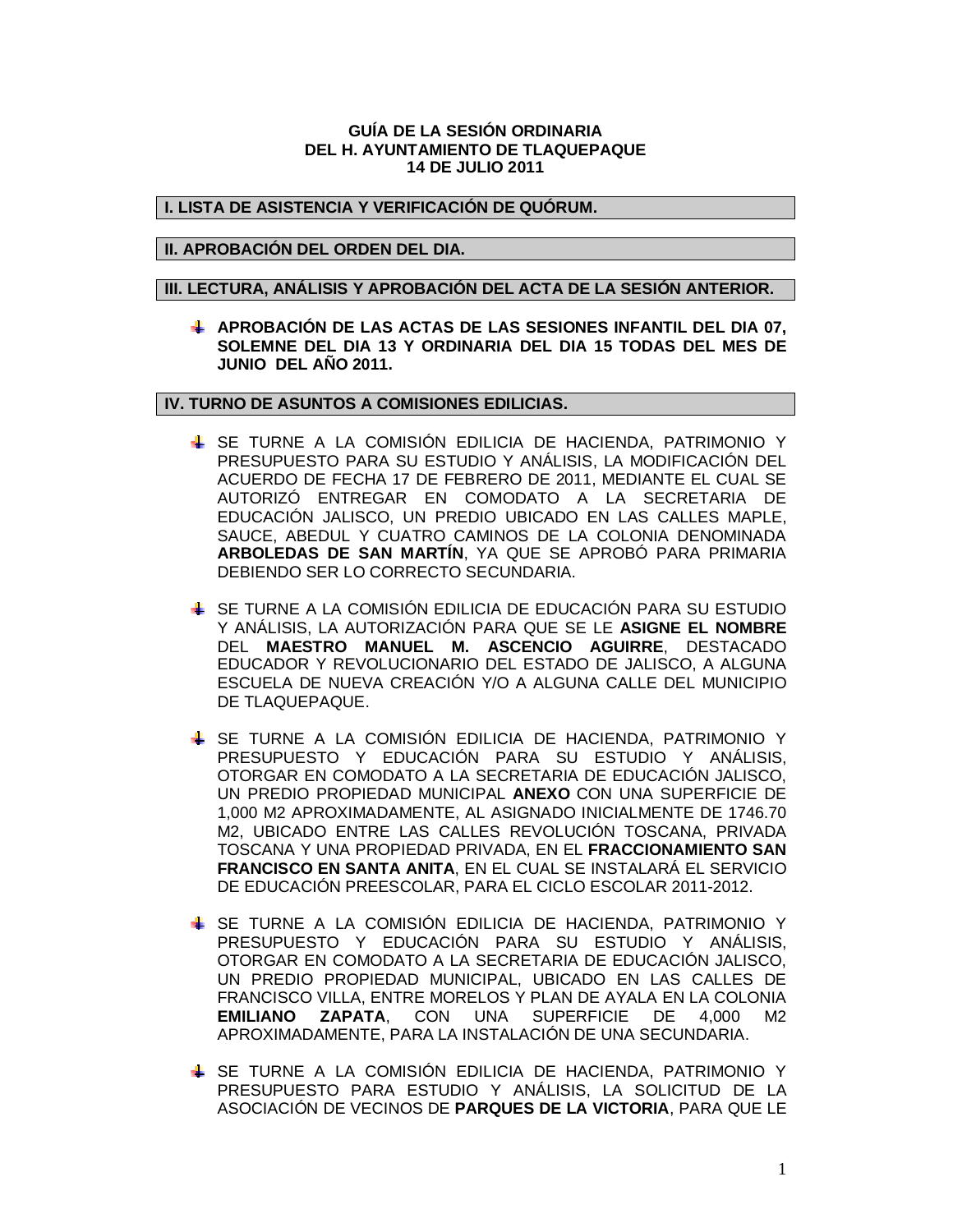SEA OTORGADO EN COMODATO A LA SECRETARÍA DE EDUCACIÓN JALISCO, UN ÁREA EI-14 CON UNA SUPERFICIE DE 2,780.26 M2 UBICADA EN LA CALLE JUAN JOSÉ "LICO" CORTINA, CON CRUCES CON ÁNGEL "EL ZAPOPAN" ROMERO Y JOSÉ "PEPE" DELGADO DEL DESARROLLO HABITACIONAL DENOMINADO **PARQUES DE LA VICTORIA**, PARA SER DESTINADO PARA LA CONSTRUCCIÓN DE UN PREESCOLAR.

- SE TURNE A LA COMISIÓN EDILICIA DE REGLAMENTOS MUNICIPALES Y PUNTOS LEGISLATIVOS, LA MODIFICACIÓN AL ACUERDO DE AYUNTAMIENTO DE FECHA 28 DE ENERO PRESENTE AÑO, PARA QUEDAR COMO SIGUE: **ARTICULO "139.-** DEBERÁN CAUCIONAR EL MANEJO DE FONDOS DEL AYUNTAMIENTO EN EL MONTO Y FORMA QUE ESTABLEZCAN LAS LEYES Y ORDENAMIENTOS CORRESPONDIENTES, LOS SIGUIENTES SERVIDORES PÚBLICOS: PRESIDENTE MUNICIPAL, SECRETARIO DEL AYUNTAMIENTO, SINDICO, ENCARGADO DE LA HACIENDA MUNICIPAL, OFICIAL MAYOR ADMINISTRATIVO, OFICIAL MAYOR DE PADRÓN Y LICENCIAS, LOS DIRECTORES GENERALES DE COPLADEMUN, SERVICIOS PÚBLICOS MUNICIPALES, **SERVICIOS MÉDICOS MUNICIPALES,** SEGURIDAD PÚBLICA Y OBRAS PÚBLICAS**"**, DEL **REGLAMENTO INTERIOR DEL AYUNTAMIENTO Y LA ADMINISTRACIÓN PUBLICA DEL MUNICIPIO.**
- SE TURNE A LA COMISIÓN EDILICIA DE HACIENDA, PATRIMONIO Y PRESUPUESTO PARA SU ESTUDIO Y ANÁLISIS, OTORGAR EN COMODATO A FAVOR DE LA **ASOCIACIÓN RUTA UNIDAD PLAZA DEL SOL, LAS JUNTAS, MIRAVALLE A.C.**, UN PREDIO PROPIEDAD MUNICIPAL UBICADO EN LA COLONIA FOVISSTE MIRAVALLE, ENTRE LAS CALLES GABRIEL GUEVARA A SU CRUCE CON CERRADA TECOLOTLÁN, CON UNA SUPERFICIE APROXIMADA DE 76.5 M2., DE UN TOTAL APROXIMADO DE 845 M2., Y DEL CUAL EL CONTRATO DE COMODATO ESTA VENCIDO DESDE EL MES DE DICIEMBRE DEL AÑO 2009.
- SE TURNE A LA COMISIÓN EDILICIA DE HACIENDA, PATRIMONIO Y PRESUPUESTO PARA SU ESTUDIO Y ANÁLISIS, LA SOLICITUD DEL C. JOSÉ OSCAR GONZÁLEZ HUERTA, PRESIDENTE DEL CONSEJO DE ADMINISTRACIÓN DE LA EMPRESA DENOMINADA **TRANSPORTES CACHORROS S.A. DE C.V.**, PARA QUE LE SEA **VENDIDO UN PREDIO PROPIEDAD MUNICIPAL** UBICADO EN LA CALLE DEL MÚSICO DE LA **COLONIA ARTESANOS**, CON NÚMERO ANEXO 5952, RUMBO NORTE, CON UNA SUPERFICIE DE 10X50 METROS.
- SE TURNE A LA COMISIÓN EDILICIA DE GOBERNACIÓN, PROMOCIÓN ECONÓMICA Y PROMOCIÓN CULTURAL PARA SU ESTUDIO Y ANÁLISIS, PARA LA SUSCRIPCIÓN Y FIRMA DEL ACUERDO DE **HERMANAMIENTO**  DE TLAQUEPAQUE, JALISCO **CON LA CIUDAD DE BEIRUT, CAPITAL DE LA REPUBLICA LIBANESA.**
- SE TURNE A LA COMISIÓN EDILICIA DE HACIENDA, PATRIMONIO Y PRESUPUESTO Y ASISTENCIA Y DESARROLLO SOCIAL Y HUMANO PARA SU ESTUDIO Y ANÁLISIS, LA FIRMA DEL CONVENIO DE COLABORACIÓN CON EL **DIF MUNICIPAL Y LA PROCURADURÍA SOCIAL DEL ESTADO DE JALISCO**, PARA REALIZAR ACCIONES CONJUNTAS QUE CONLLEVEN A LA PROTECCIÓN Y DIFUSIÓN DE LOS DERECHOS Y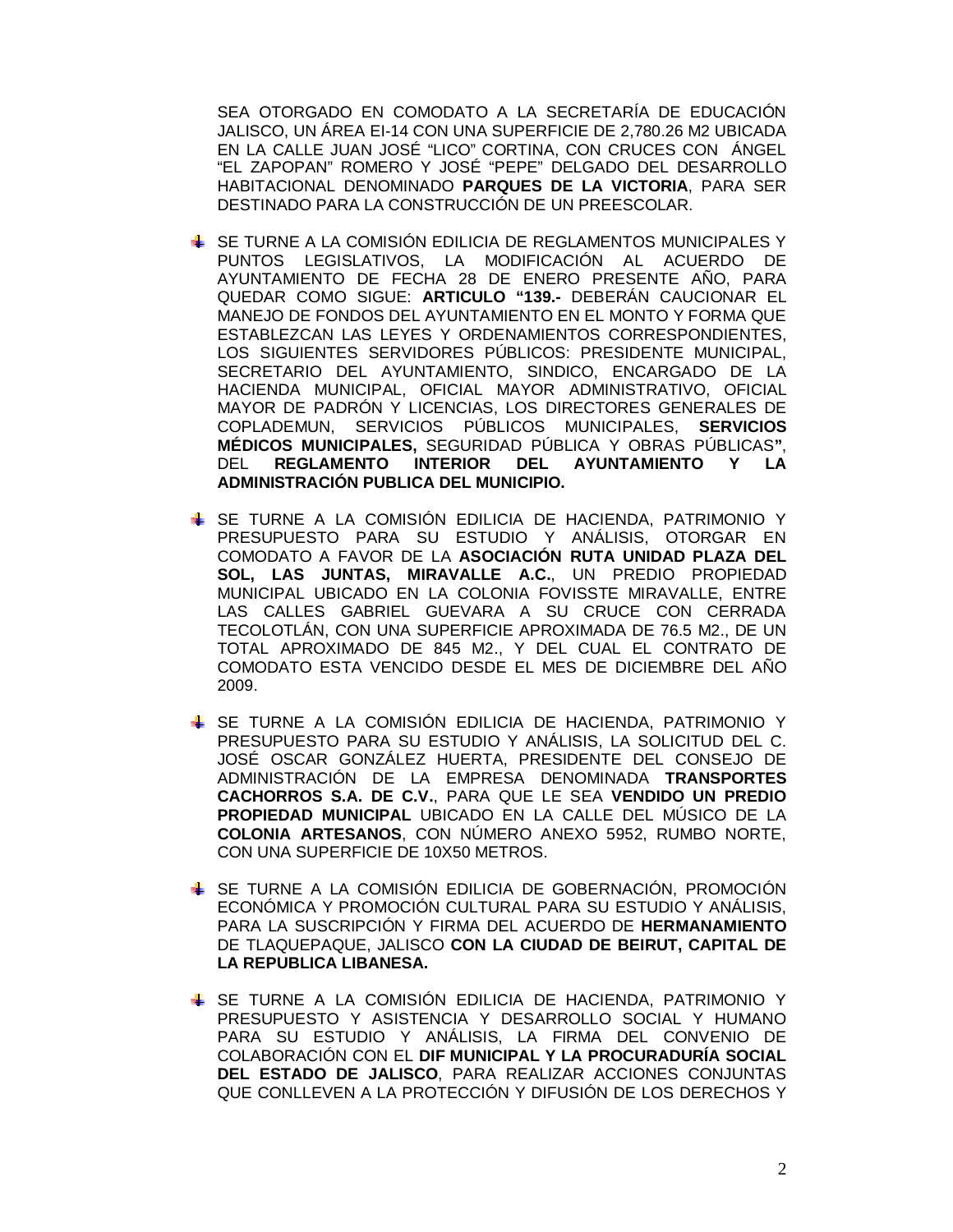LA SEGURIDAD JURÍDICA DE LOS HABITANTES DEL MUNICIPIO DE TLAQUEPAQUE.

## **V. LECTURA, EN CASO DE DEBATE Y APROBACIÓN DE DICTÁMENES DE COMISIONES.**

- EXP. 95/2011, DICTAMEN EN SENTIDO PROCEDENTE QUE TIENE POR OBJETO: SE APRUEBA LA ASIGNACIÓN DE NOMENCLATURA A LA CALLE PRIVADA QUE EN LA ACTUALIDAD NO CUENTAN CON NOMBRE OFICIAL, UBICADA EN LA **COLONIA CANAL 58**, PARA QUEDAR OFICIALMENTE DE LA SIGUIENTE MANERA: **"PRIVADA HIGO"** PARA: CALLE PRIVADA SIN NOMBRE OFICIAL, CON DIRECCIÓN NORTE-SUR, PARALELA A LAS CALLES ZAPOTE Y PRIVADA RINCÓN DE GUAYABITOS, TENIENDO COMO ORIGEN EN LA CALLE SANDÍA.
- EXP. 240/2010, DICTAMEN EN SENTIDO **IMPROCEDENTE** QUE TIENE POR OBJETO: SE RECHAZA LA SOLICITUD DE LOS VECINOS DE LA COLONIA **LOS ARRAYANES,** QUIENES SOLICITAN LA CONSTRUCCIÓN DE UN MÓDULO DE ACCESO, POR LAS RAZONES EXPRESADAS EN EL CUERPO DEL DICTAMEN.
- EXP. 242/2010, DICTAMEN EN SENTIDO **IMPROCEDENTE** QUE TIENE POR OBJETO: SE RECHAZA EL PROYECTO DE CREAR ACOTAMIENTOS Y/O CICLO VÍAS EN EL TRAYECTO CONOCIDO COMO **"CAMINO AL VERDE"** QUE UNE AL MUNICIPIO DE TLAQUEPAQUE CON EL MUNICIPIO EL SALTO, EN RAZÓN DE NO EXISTIR POR EL MOMENTO RECURSOS PARA DICHO PROYECTO.
- EXP. 143/2010, DICTAMEN EN SENTIDO PROCEDENTE QUE TIENE POR OBJETO: SE APRUEBA FACULTAR AL PRESIDENTE MUNICIPAL, SECRETARIO DEL AYUNTAMIENTO, SINDICO MUNICIPAL Y ENCARGADO DE LA HACIENDA MUNICIPAL, PARA QUE FIRMEN EL **CONTRATO DE COORDINACIÓN CON EL GOBIERNO DEL ESTADO DE JALISCO**, POR CONDUCTO DE LA SECRETARÍA DE PROMOCIÓN ECONÓMICA, EL CUAL PRETENDE LLEVAR A CABO EL **SISTEMA DE FACTIBILIDAD PARA LA APERTURA DE EMPRESAS** EN EL MUNICIPIO DE TLAQUEPAQUE.
- EXP. 100/2011, DICTAMEN EN SENTIDO PROCEDENTE QUE TIENE POR OBJETO: SE APRUEBA RECIBIR EN COMODATO DE PARTE DEL GOBIERNO DEL ESTADO DE JALISCO, UN PREDIO DE SU PROPIEDAD CON SUPERFICIE DE 10,000 M2, UBICADOS SOBRE LA CALLE PLAN SEXENAL A LA ALTURA DE BATALLA DE TORREÓN DEL **FRACCIONAMIENTO REVOLUCIÓN**, PARA SER UTILIZADO COMO ÁREA VERDE.
- EXP. 101/2011, DICTAMEN EN SENTIDO PROCEDENTE QUE TIENE POR OBJETO: SE APRUEBA LA **DESINCORPORACIÓN** PARA QUE SEAN DADOS DE BAJA DEL PATRIMONIO MUNICIPAL LOS **1711 BIENES MUEBLES**, PARA DESTRUCCIÓN Y DESECHO, ENTRE LOS CUALES SE ENCUENTRAN MOBILIARIO, EQUIPO DE CÓMPUTO, HERRAMIENTAS Y ARTÍCULOS DIVERSOS, POR ESTAR EN DESUSO Y EN MAL ESTADO PARA SER REUTILIZADOS.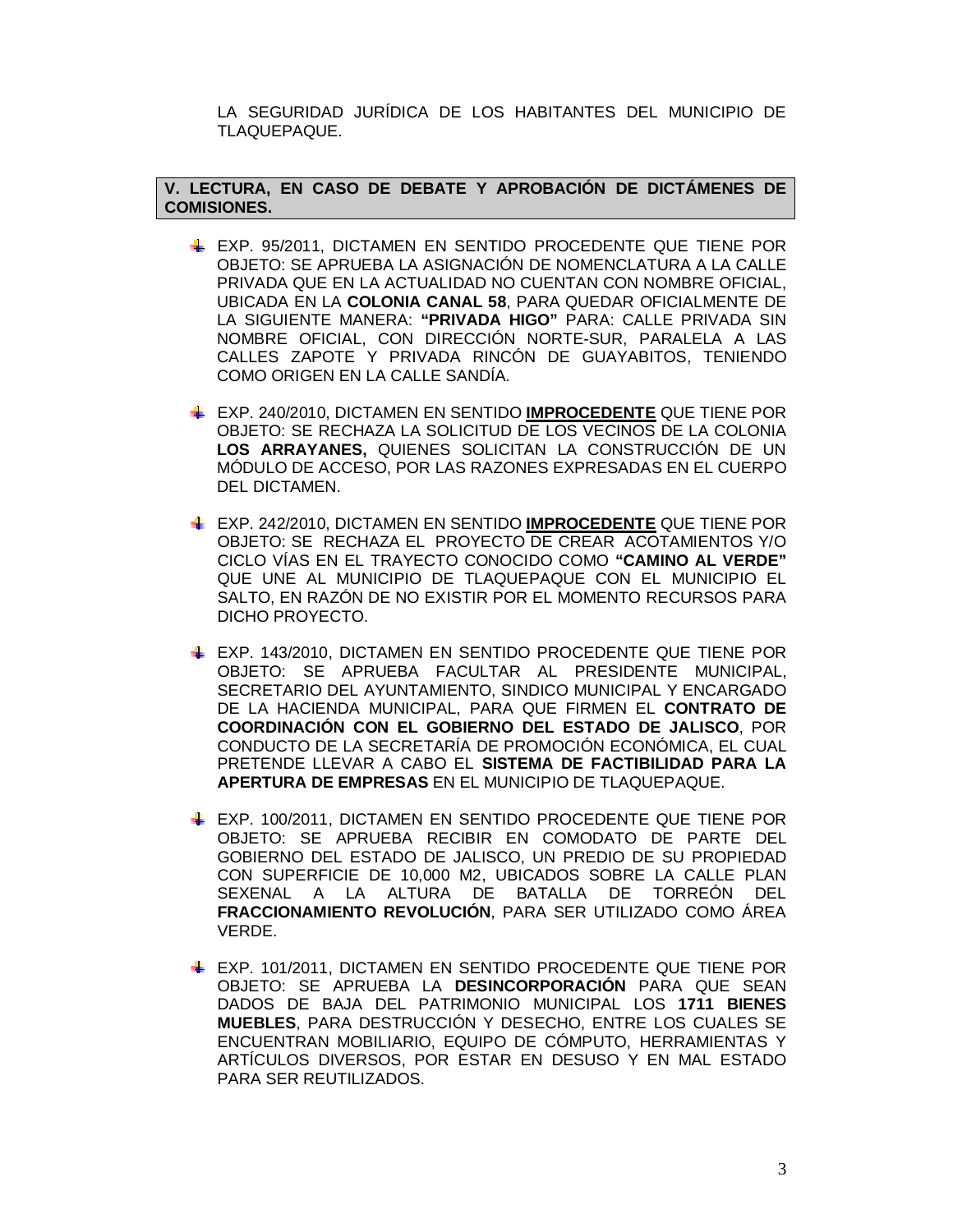- EXP. 98/2011, DICTAMEN EN SENTIDO PROCEDENTE QUE TIENE POR OBJETO: SE APRUEBA OTORGAR EN COMODATO POR UN TÉRMINO DE 15 AÑOS, LAS ÁREAS DE CESIÓN PARA DESTINOS CON USO ESPACIOS VERDES VECINALES (EV-V) DE LA SECCIÓN **EL DORADO** DEL DESARROLLO HABITACIONAL DENOMINADO **"LORETO"** A LA ASOCIACIÓN DE VECINOS, PARA SU CONSERVACIÓN Y MANTENIMIENTO; QUIENES DEBERÁN DE RESPETAR EL DESTINO DE DICHAS ÁREAS DE CESIÓN COMO ÁREAS VERDES, ASÍ COMO SU CONDICIÓN DE INALIENABLES E IMPRESCRIPTIBLES POR SER CONSIDERADAS COMO BIENES DE DOMINIO PÚBLICO; RAZÓN POR LA CUAL DEBERÁ DE ESTAR PERMITIDO A LA TOTALIDAD DE LOS VECINOS Y A LA CIUDADANÍA EN GENERAL EL INGRESO, USO Y DISFRUTE DE LAS MISMAS. ASÍ MISMO, DICHO COMODATO SE CONDICIONA A QUE LA ASOCIACIÓN DE VECINOS **NO REALICE OBRAS DE EDIFICACIÓN** DE CUALQUIER TIPO Y GARANTICE EL LIBRE ACCESO POR LAS VIALIDADES DE LOS DOS CONDOMINIOS.
- EXP. 49/2011, DICTAMEN EN SENTIDO PROCEDENTE QUE TIENE POR OBJETO: SE APRUEBA DISPONER LA SUMA DE \$50,000.00 (CINCUENTA MIL PESOS 00/100 M.N.) PARA **PENSIÓN RENTÍSTICA** A FAVOR DE LAS 6 FAMILIAS DE LA COLONIA MIRAVALLE, QUE HAN TENIDO QUE SER EVACUADAS POR DAÑOS ESTRUCTURALES EN SUS VIVIENDAS EN TANTO DURAN LOS ESTUDIOS QUE SE ESTÁN EFECTUANDO Y SE DETERMINE EL FUTURO DE ELLAS. SE FACULTA AL ENCARGADO DE LA HACIENDA MUNICIPAL A EROGAR \$50,000.00 (CINCUENTA MIL PESOS 00/100 M.N.) PARA EL PAGO DE RENTAS A FAVOR DE LAS 06 FAMILIAS AFECTADAS EN MIRAVALLE.

# **VI. ASUNTOS GENERALES.**

.

- SE AUTORICE LA ADQUISICIÓN DIRECTA DE UNA UNIDAD MÓVIL, QUE FUNCIONARÁ COMO **ESPACIO BIBLIOTECARIO**, PARA LLEVAR A CABO TRASLADOS A LAS DIFERENTES DELEGACIONES Y COMUNIDADES DE ESTE MUNICIPIO, PARA FOMENTAR EL HÁBITO A LA LECTURA, POR UN MONTO TOTAL DE \$999,866.64 (NOVECIENTOS NOVENTA Y NUEVE MIL OCHOCIENTOS SESENTA Y SEIS PESOS 64/100 M.N.) IVA INCLUIDO, PROYECTO QUE YA HA SIDO APROBADO POR CONACULTA.
- SE AUTORICE AL PRESIDENTE MUNICIPAL, SECRETARIO DEL AYUNTAMIENTO, SINDICO MUNICIPAL Y ENCARGADO DE LA HACIENDA MUNICIPAL PARA RECIBIR EN DONACIÓN PURA Y SIMPLE TRES FRACCIONES CON SUPERFICIES DE 472.53 M2, 442.53 M2 Y 517.40 M2 RESPECTIVAMENTE, DEL PREDIO URBANO DENOMINADO **LA LOMA**, LOCALIZADO EN LA DELEGACIÓN MUNICIPAL DE SAN MARTÍN DE LAS FLORES, MUNICIPIO DE TLAQUEPAQUE,. JALISCO,. LO ANTERIOR A EFECTO DE AMPLIAR LAS VIALIDADES DE AZCAPOTZALCO, CERRO AZUL Y HORIZONTE, EN LAS CONFLUENCIAS DE LAS COLONIAS DE **SAN PEDRITO Y EL MIRADOR**, DENTRO DE ESTE MUNICIPIO.
- SE APRUEBE FACULTAR AL PRESIDENTE MUNICIPAL, SECRETARIO DEL AYUNTAMIENTO, SÍNDICO MUNICIPAL Y ENCARGADO DE LA HACIENDA MUNICIPAL, PARA QUE EN NOMBRE Y REPRESENTACIÓN DE ESTE GOBIERNO MUNICIPAL DE TLAQUEPAQUE, JALISCO, SUSCRIBAN